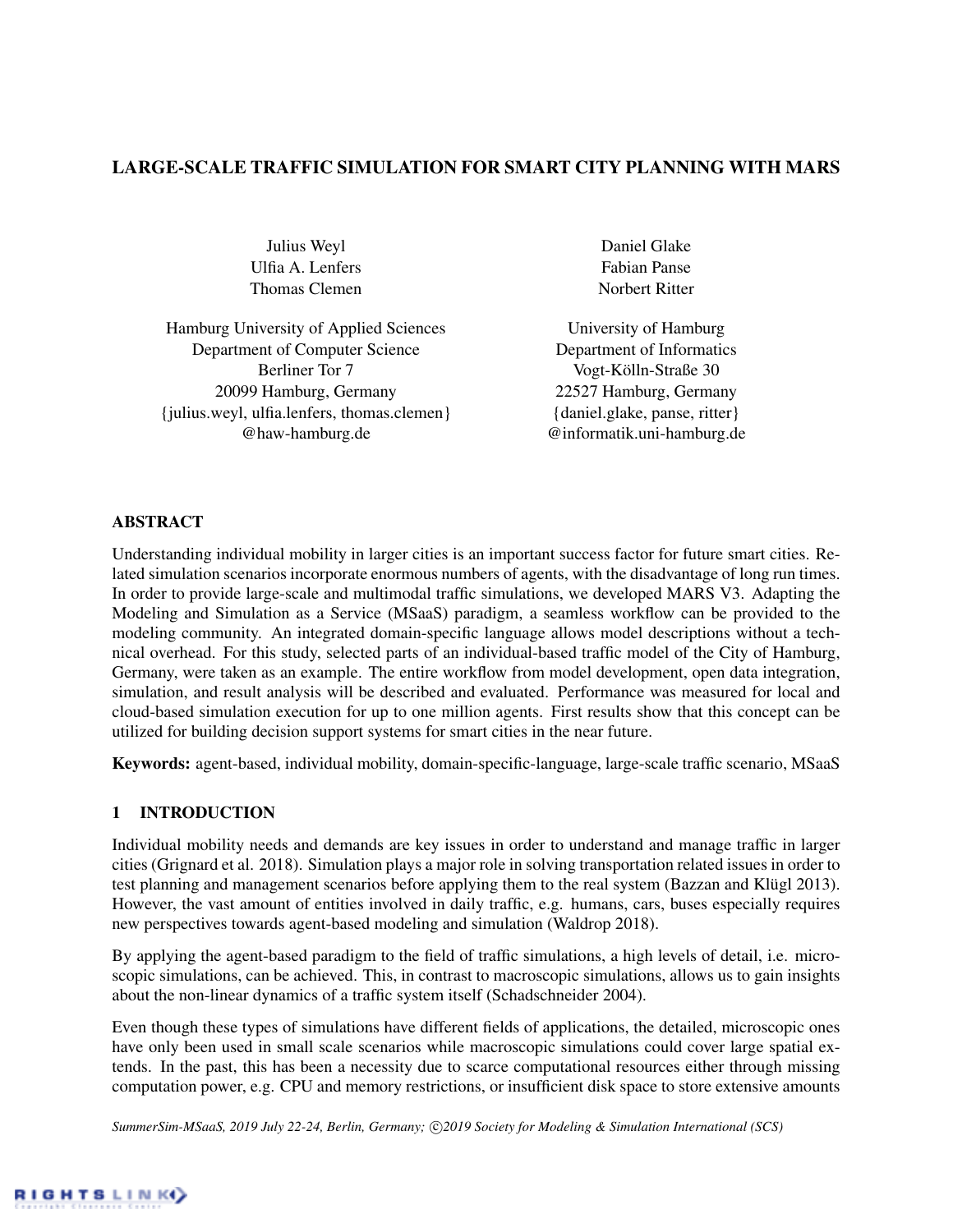of result data. With powerful laptop computers and virtualization solutions available, this distinction is now fading, so that even large scenarios can be executed on a microscopic level of detail (Foytik et al. 2017; Weyl et al. 2018; Ramamohanarao et al. 2017). As a consequence, the complexity and extent of model descriptions and scenarios require a stronger research focus to the model definition process [\(Grignard et al.](#page-10-0) [2018\)](#page-10-0).

We propose a seamless modeling and simulation workflow based on the MARS framework [\(Weyl et al.](#page-11-0) [2018\)](#page-11-0). As an example, up to one million of individual car agents were were placed into the road network of the City of Hamburg, Germany. Experiments with varying numbers of agents were conducted in order to identify a threshold for moving from local simulation execution to a cloud-based one. The next section briefly presents the context of this work. Section 3 introduces into the MARS framework, whereas section 4 describes the overall workflow in detail. Section 5 and 6 present the experiments and their results. A discussion and a conclusion part finalize this paper.

## 2 RELATED WORK

Traffic simulation models can be classified based on their scale [\(Tchappi Haman et al. 2017\)](#page-10-3). This includes both the covered spatial extent of the simulation as well as the level of detail. Microscopic simulations offer fine-grained insights because they include individual traffic participants like cars, pedestrians, bikes, and buses. In the field of microscopic modelling the agent-based approach remains the most popular one [\(Grignard et al. 2018,](#page-10-0) [Kesting et al. 2008\)](#page-10-4). Their biggest downside is the heavy resource requirements since the behavior of each entity has to be computed. Using the modeling and simulation as a service paradigm (MSaaS), this resource scarcity and missing analytical features can be mitigated by exploiting the features and elasticity of cloud computing. A public reference architecture are already proposed by [\(Hannay and](#page-10-5) [van den Berg 2017\)](#page-10-5), where besides necessary requirements, the system is separated by multiple top-level capabilities in a service oriented fashion. These cover aspects around *missions and operations*, *operational capabilities*, *user facing capabilities* as well as *backend capabilities*, each of them with further refinements. An outline by [\(Siegfried et al. 2014\)](#page-10-6) goes one step further and concludes the decision from a more technical and orchestration perspective as well as propose also a set of requirements tackling the simulation execution in the near future.

Complementary to the detailed way of looking at things through microscopic simulations is the macroscopic approach. This type of simulations uses differential equations to depict the traffic as fluids or gases, thereby describing the flow of traffic [\(Schadschneider 2004\)](#page-10-2). Using different levels of detail leads to distinct areas of application. Microscopic simulations traditionally have been used to examine limited spatial extends while macroscopic models were applied to large scenarios. Through the continued advances in computational power over the last decades, this clear distinction is melting away. While simulating districts, cities or countries was only possible through macroscopic simulations, the newly available resource abundance through cloud computing allows for a high level of detail even at these scales.

Agents and their definition of being autonomous entities, acting based on perceptions of their environment are the perfect templates to depict traffic participants. As before with the microscopic traffic simulations, most agent frameworks deal with scalability problems [\(Pawlaszczyk and Strassburger 2009\)](#page-10-7). This either limits the number of agents that the frameworks can handle, the execution time for the simulation itself or the result data the framework is capable of producing. Another topic for traffic simulations is the data utilized for initialization purposes. For multi-agent systems with spatial relatedness, using of GIS data is considered of paramount importance [\(Dallmeyer et al. 2011\)](#page-9-1). Not all frameworks allow to use this kind of data though.

New to this field is also the trend of 'OpenData' that is available to the public. Prominent examples where this kind of data has been used in traffic simulations are (Mcardle et al. 2014; Kickhöfer et al. 2016; Ziemke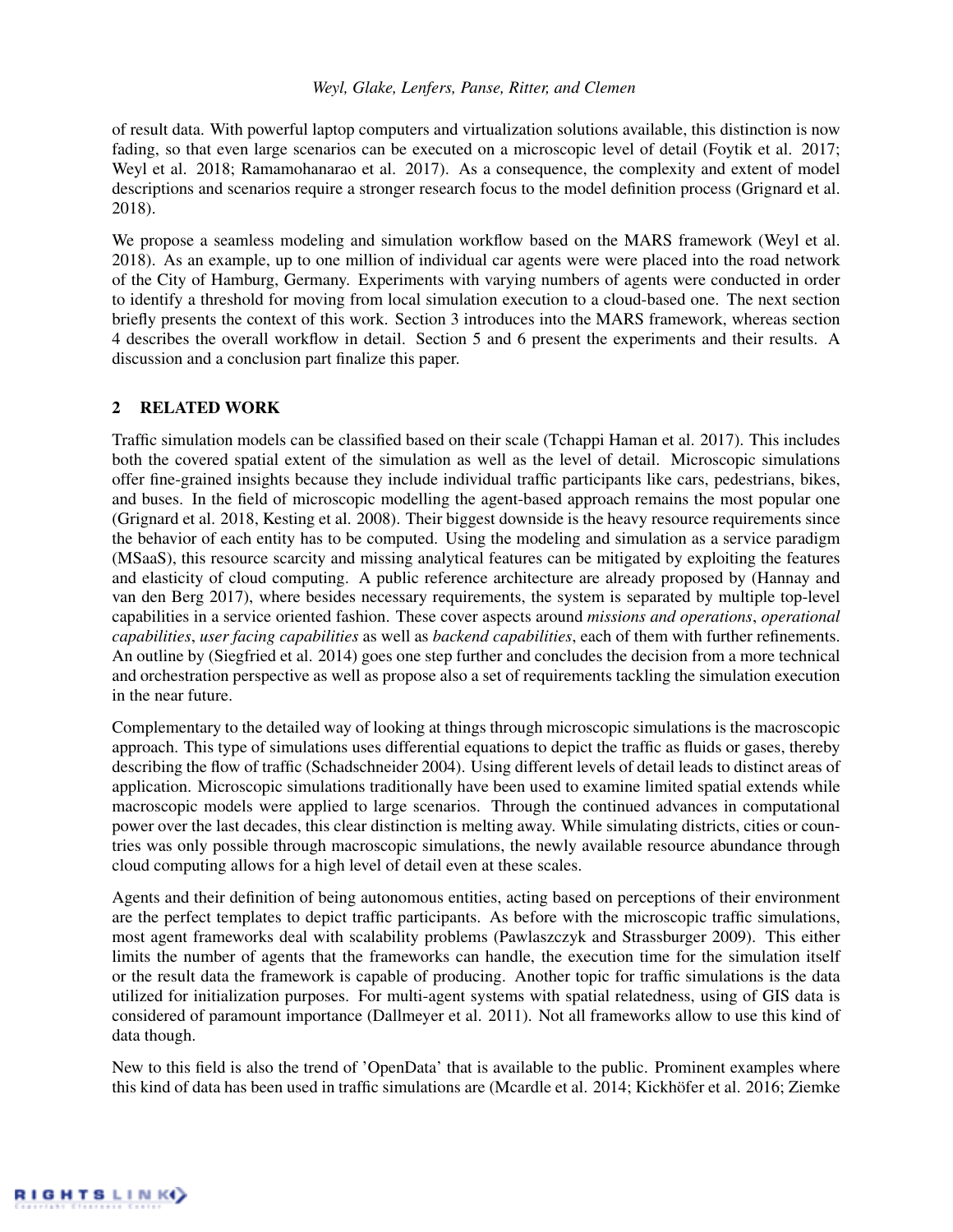and Nagel 2017; Ramamohanarao et al. 2017). In the case of [\(Ziemke and Nagel 2017\)](#page-11-1), OpenStreetMap data was used to depict the streets of Berlin. A large variety of projects that deal with traffic simulation were described in literature, e.g. [\(Foytik et al. 2017\)](#page-9-2), Matsim [\(Balmer et al. 2008\)](#page-9-3), Transim [\(Strano et al. 2013\)](#page-10-8) and Sumo [\(Krajzewicz et al. 2012\)](#page-10-9) are prominent frameworks that have been used in the past [\(Bieker-Walz](#page-9-4) [et al. 2015,](#page-9-4) [Fernandes et al. 2013\)](#page-9-5).

## 3 MARS FRAMEWORK AND TRAFFIC MODEL

The Multi-Agent Research and Simulation framework (MARS) provides an ecosystem for developing multiagent simulations based on the Modeling and Simulation as a Service paradigm [\(Hüning et al. 2016,](#page-10-10) [Parker](#page-10-11) [and Epstein 2011\)](#page-10-11). End users can create their own simulations in a variety of ways and then execute them directly on their machine or in the dedicated MARS cloud. The MARS system is a cloud-native framework that allows models to use the available server hardware, thereby scaling up the simulations. Results from simulations can be persisted to databases and files which allows for a wide variety of analysis including 3D visualization and visual analytics. After completing the third version of the framework (LIFE v3) we are now presenting the new capabilities by showcasing the workflow from creating a model all the way to running large-scale simulations.

The model used throughout this process is a microscopic simulation of Hamburgs street traffic. Agents in this model are cars which drive through the city. Each car-agent has individual driving parameters for acceleration, deceleration and top speed. A car-following model (*Intelligent Driver Model*) is used to give the agents a realistic driving behavior [\(Treiber et al. 2000\)](#page-10-12). If the agent has enough space up front to drive, they do so while dynamically accelerating in every simulation step until they reach their top speed. If other road users get in the way, they adapt their speed so that they don't collide. In front of crossings the agents slow down, choose a random adjacent road and continue driving. In the beginning of the simulation, the agents are instantiated at randomly chosen intersection throughout the city. How such a model is build will be covered in the next section that describes the typical workflow.

#### 4 WORKFLOW

Our approach to model creation and simulation execution consists of four basic steps as shown in figure [1.](#page-3-0) In the beginning of the model creation process, everything is being developed locally and probed under certain conditions, equivalent to the software development test-stage of checking for syntactic and semantic errors. Necessary for this step is a data preparation process that includes setting up the simulation parameters and adding the required input data like for example GIS files. If small-scale executions with an reduced amount of agents or a restricted spatial extend produce the expected results without throwing errors, the next step can be taken. This is the switch to running large-scale simulations where our approach enables the modeller to bundle the model and scenarios as one simulation unit which is then executed in the automatically provisioned cloud environment. The model then harvests the available resources of the cloud environment and persists all results into a appropriate data store [\(Hüning et al. 2016\)](#page-10-10).

## <span id="page-2-0"></span>4.1 Model Development

Model development can be done in two ways, either through programming in C# or by using the MARS domain specific language (MARS-DSL). In both ways, the *first* step of the workflow is to build a conceptual model that clarifies the considered research question. This abstract form, usually a written description, is then translated into a well-structured and machine-readable MARS-DSL model. In that, the agent and layer entity types are created and fitted with individual attributes and data types. Alternatively it is possible to use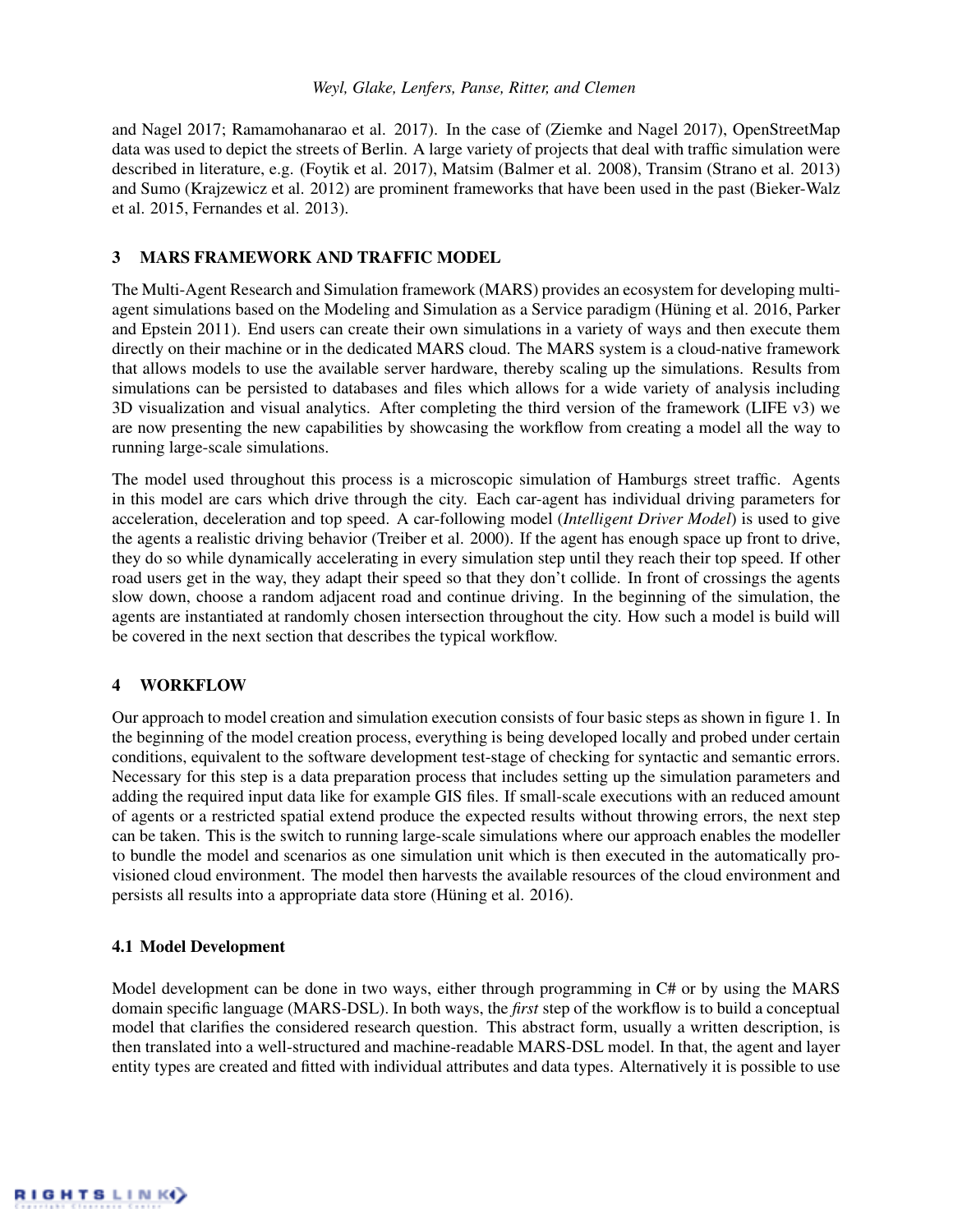

<span id="page-3-0"></span>Figure 1: MARS V3 Workflow describing the modeling, execution and analysis phase.

an existing model from the core-library which equips the modeller with a set of useful modeling tools, i.e. an SI-unit converter-system or simple math calculation functionalities.



<span id="page-3-1"></span>Listing 1: Example type definition with input and output parameters.

```
0 NextPedestrian := nearest Pedestrian
1 where [he => return he . Is Unconscious]<br>2 val pos = #(\text{xcor}, \text{vcor})2 val pos = #(\text{xcor}, \text{ycor})<br>3 if (Math Distance (pos N
\frac{3}{4} if (Math. Distance (pos, NextPedestrian. Position) < 1)
4 NextPedestrian. Help<br>5 else move me Fast to N
             move me Fast to NextPedestrian
6
7 //...
```
<span id="page-3-2"></span>Listing 2: Example expression language for agent query and movement.

The MARS-DSL is a full featured *external* language, including concepts of individual based modeling for Multi-Agent systems. Modelers use agent-specific modeling paradigms when defining the agent behaviour based on the widely accepted *sense-reason-act* pattern. The conceptual model with its identified agent types, involved attributes and simulation environment, including spatial (i.e. satellite image) or temporal (i.e. time-series) data can directly be integrated in the description. With focus on the agent logic and their interaction, the language provides a set of expressions for handling exploration of the environment as well as various movement actions. A similar and more established general purpose language is SARL [\(Rodriguez](#page-10-13) [et al. 2014\)](#page-10-13), which besides the agent type itself also considers a multi-level holonic decomposition, where one agent is a sub part of another. For general purpose systems the SARL Language is recommended but for the case of individual-based simulation models, this language is not as tailored to the domain as the MARS-DSL. When it comes to performing complex agent movements, querying other entities and working with spatial and temporal data, the MARS-DSL provides a more suitable modelling environment.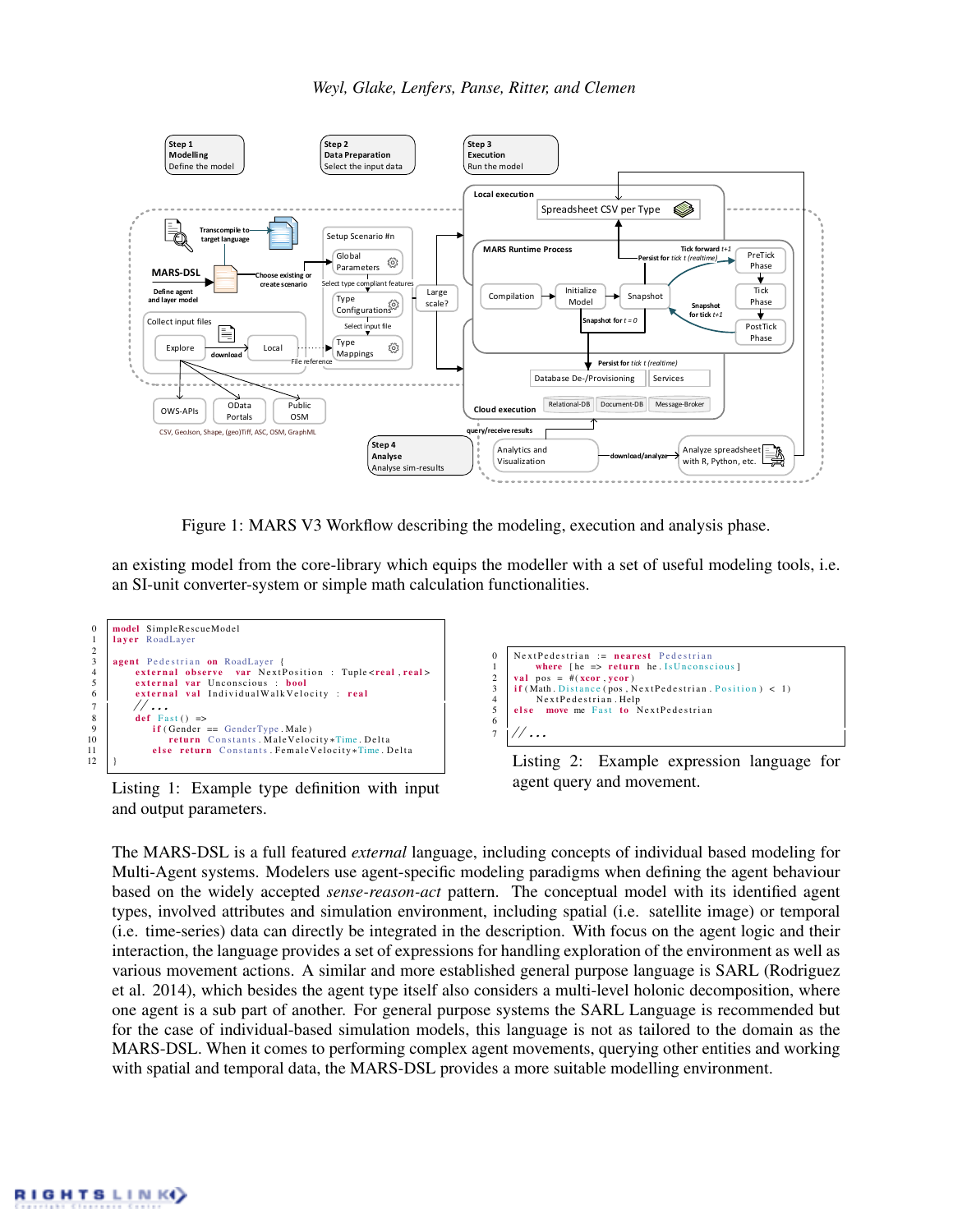Besides these describing elements, the language comes with a type-system to infer non-explicit defined types from each point in the model and which is used within the subsequently ahead-of-time (AOT) compilation process. A more detailed introduction of this process has already been given in [\(Glake et al. 2017\)](#page-10-14). An example type definition with the MARS-DSL is shown in Listing [4.1,](#page-3-1) where a simple agent type can be defined by creating an instance of the agent-meta type and an assignment on which layer environment this instance shall live. Furthermore the agent input and output parameters can be defined similar to field definitions of regular object-oriented languages. A short example of the proposed expressions is shown in listing [4.1,](#page-3-2) where adapting the individual-based approach, the agent itself makes simple *nearest* query for another agent-type.

The language tries to bridge the gap between the high complex programming concepts of existing run-time languages, like C#, Java, Python or C/C++ and the well understood agent modeling paradigm, extended with concepts to query spatial and temporal data from layer data source. The AOT compilation step involves this through using a tree-transformation to generate coarse-grained code snippets, which are then combined into a cross-platform code block. Later these blocks are compiled into platform specific byte code for an optimized local or cloud execution.

## 4.2 Data Preparation

The second step in the workflow is the description of the desired scenario and input data that should be used to initialize the model. For data collection purposes we have developed an OpenData discovery and integration tool which uses the public OData endpoints as well as public OWS services, to query and transform publicly available raster and vector files into MARS compliant input. Instead of proprietary formats, open industry standards like (GeoTiff, ASCII Grid, simple Bitmaps and GDAL supported formats) are being used.

To start a simulation, a model and respective scenario is needed. Therefore, the modeller can specify an own scenario description within MARS-DSL, slightly decoupled from the model description and only holding references by the conceptual model and respecting type name. The description is concrete directly writable JSON or YAML document and control the global configuration for the simulating time resolution, i.e. *x* steps or 1 seconds for the traffic model and the time interval as real-time or an amount of steps to simulate.

# 4.3 Model Execution

After the model has been prepared, the simulation runtime executes the model according to the given scenario description. Each of the input files is collected and the containing data assigned to the respective layer or agent instance. From the technical perspective, the agents get mapped to corresponding initialization file entries and are then created. Each table *T* is then associated with an equivalent agent model type *A*. *External* and thus required attributes of *A* are mapped by exactly one column of the input table. If no input file is available, also a constant attribute value can be specified, which is then valid for all instances of the type. If there are no *external* attributes defined, this step is skipped. The mapping only includes *value-types* and not *reference-types*, so that e.g. interaction references between agent entities need to be resolved in the model itself or by another intermediate step.

A local execution will be performed concurrently on one or multiple processors. Each of them executes the actual simulation *tick* for each agent. Internal, the *tick* is projected to the logical *simulation step* for the specified ∆*t* or the corresponding real time e.g. 2019.01.01 12:05:01, calculated by the *start-time point* within the scenario. These configuration are necessary for models with unit subjected equations, such as velocity calculations. Within one simulation step, the agent follows his internal logic of operators and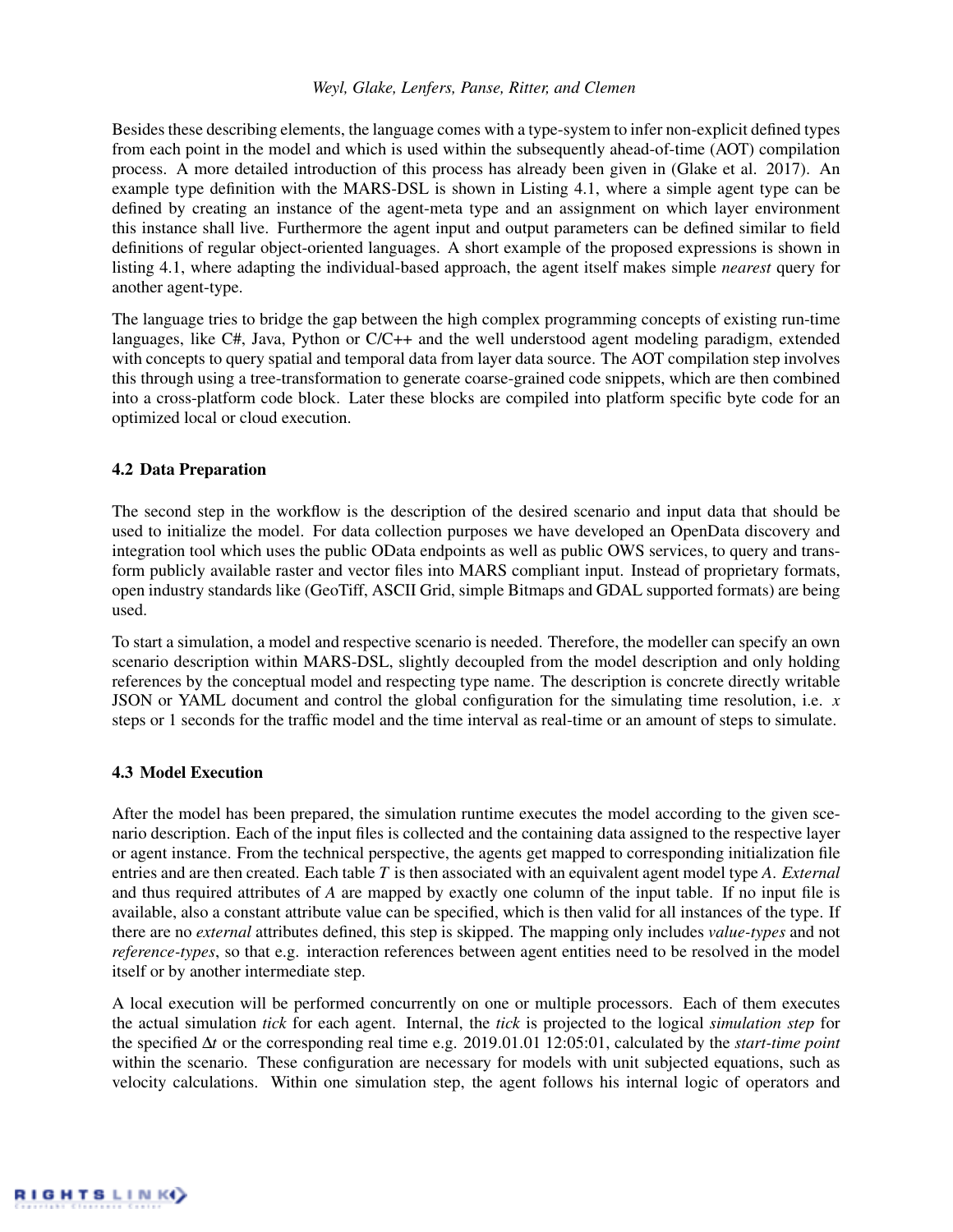statements, as described in [4.1](#page-2-0) section. For traffic simulations these operators are mapped to a so called Spatial Graph Environment (SGE) [\(Weyl et al. 2018\)](#page-11-0), which is an in-memory graph data structure to depict road system. Besides well-known graph algorithms, it comprises high-frequency movement and explore semantics for other containing entities, i.e. agents exploring the environment or moving along a road. Internally the SGE uses an index-based query for each operator to get predecessors and successors, to query entities in front or behind or to perform collision tests between entities, by checking overlapping lines. These queries are lane-precise, so that merges and branches of lanes are considered in the query execution.

At the end of each simulation step, a snapshot of the current state gets persisted either into a database or to a set of spreadsheet CSV files. It is possible to specify which attributes of the agents are relevant for the own research question and therefore should be persisted through the model description. Once the execution finished, the modeller can use tools like R, Python etc. analyse the results. Each agent key-frame *kmi* stands for *one* agent *m* at tick *i*, representing one data row in the output table or a document/message in the cloud deployment. This keyframe is associated with the current agent position  $p_i$  for the tick  $i$  and optional the corresponding realtime projection  $r(i)$  as well as a set of recorded primitive agent attributes  $\{a_{1i},...,a_{ni}\}$ , specified by MARS-DSL or the scenario.

When the amount of agents, the spatial extent of the considered environment or the internal logic needs to increase and be more complex, able to profit from emergent effects or other heavy-weight scenarios, i.e. resulting traffic-jams for huge events, or the modelling of incoming and outbound traffic flow of the city, a more suitable environment is needed. On the one hand obviously, the model execution performs better through vertical CPU and Memory scalability, proposed by the cloud infrastructure. On the other hand this also profits from the massive multi-tenant storage infrastructure, taking place to get each individual result and layer output of all ticks be persisted and available for subsequently or later data analytic tasks. Due to this identified problems we established an *automatic* cloud deployment pipeline, where the locally specified scenario and first model probes can directly be deployed into this environment. The logical deployment view is shown in figure [2.](#page-6-0)

The deployment components used during the modeling phase are the Modeling and Decision Support Tool (MDSS), as well as the MARS runtime, running already locally on the scientists's machine. The MARS Runner Service (MRS), the WebAnalytics Board (WA), the WebGL Visualization (WGLV), the the Messaging system (MS) and database layer running in a Cloud environment. All components are active throughout all life cycle phases and the scientist develops his model using the MARS-DSL within the MDSS tool. During the cloud model execution he can monitor the running simulation instances and in contrast to the established business workflow domains in the eScience workflow domain there is typically only one role responsible for the modeling, deployment and execution of a simulation or application. Therefore, just like in many eScience systems, we integrated the modeling, deployment and monitoring functionalities in one tool [\(Sonntag and Karastoyanova 2010\)](#page-10-15). The WA and the WGLV provide realtime results of running and already finished simulation executions.

The MRS endpoint is the basic piece of the cloud interface needed to provision the cloud execution middleware. Instead of provisioning the whole execution middleware in one step, we follow a two-step bootstrapping process. In the first step (step 1), the MRS creates a job descriptor which contains information about the run. These are information's about the sim-run name, the user (tenant) triggering this deployment and a retry counter which can be used together with a start time, to build this deployment as a batch-job. Before applying this specification, the MRS takes the input model and scenario configuration, package them together into one container image and persist them into a container registry. In the second step (step 2), the MRS applies the job descriptor loads the packaged image from the registry and schedules the such called *sim-container* to exactly one cluster node. The *sim-container* can now be accessed via the specified name. At this point the MARS runtime, which was also used during the local development, assumes the remaining responsibility.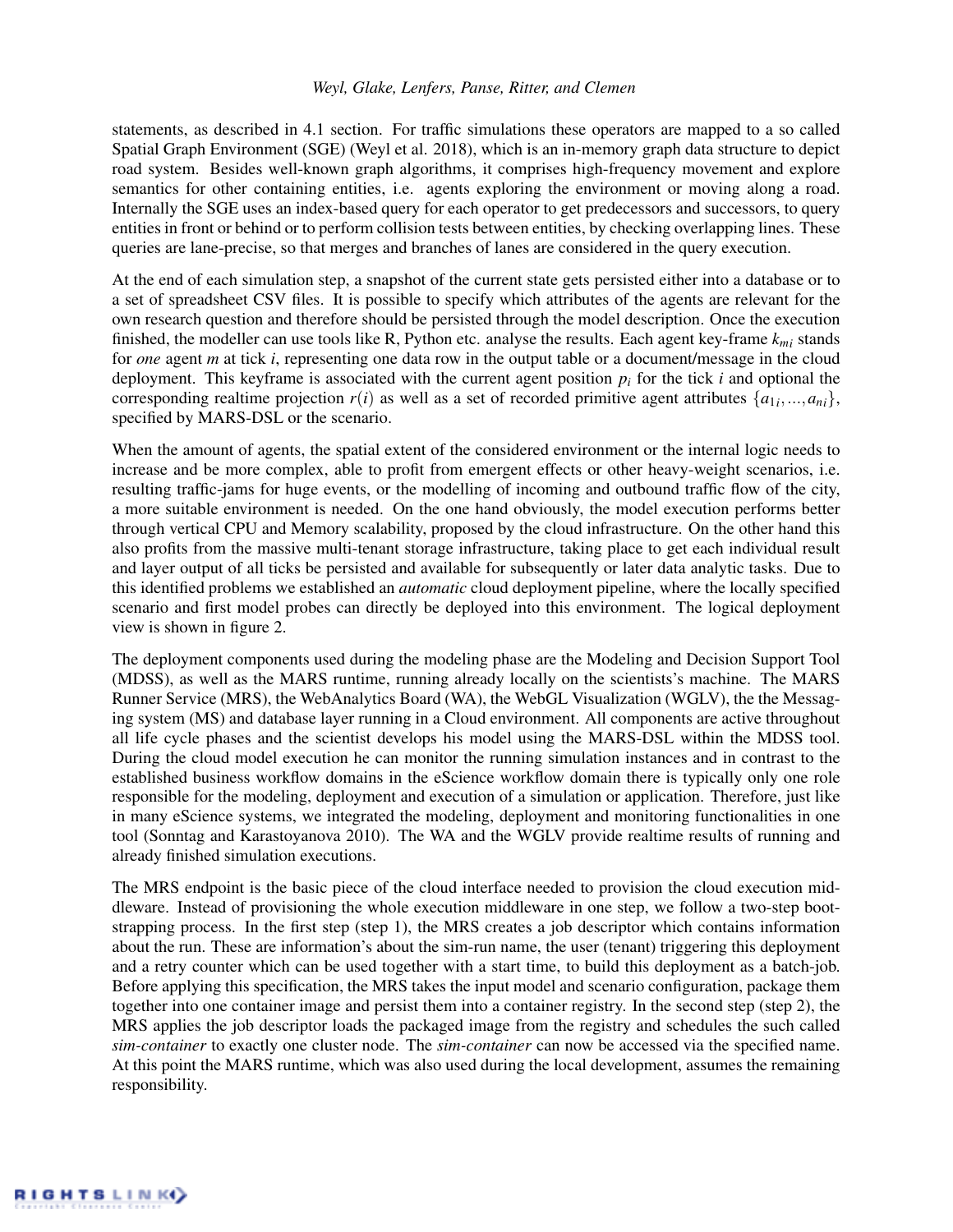

<span id="page-6-0"></span>Figure 2: MARS V3 Cloud deployment view.

Instead of writing the keyframes into entity-type separated CSV files, the runtime now uses the underlying storage engine. Each database node is already deployed or will be provisioned by the cluster and associated with their persistent volumes. This contains the underlying durable file-system and database files what is managed by a distributed Ceph file system [\(Weil et al. 2006\)](#page-11-2). The database service schedules the queries with an integrated load balancer. In addition to the regular output, each update will be pushed into the Messaging system what informs each registered WA or WGLV participant. This decoupling facilitates it to integrate other services as well.

After all, finished simulations will be marked as completed and also running simulations can be stopped by the MRS endpoint by simply forwarding a stop message to the internal MARS runtime in the *simcontainer*. The simulation loop will be interrupted, remaining results will be persisted and all acquired resources released.

#### 5 EXPERIMENTS

The multi-agent traffic model was executed at multiple scales to assess the limits of local execution and to find out when it is advisable to switch to simulating in the cloud. Results from performing the experiments are presented in the next section while the classification takes place in the [DISCUSSION](#page-7-0) section. Setting for the simulations was *Altona*, one of the biggest districts of Hamburg. It is located in the cities west and spans an area of 77.5 *km*<sup>2</sup> with the total road length equating to 545.884 *km*. The graph that represents this part of town is comprised of 16.743 nodes and 43.825 edges. During the experiments, different amounts of agents were simulated until the local execution-time exceeded reasonable limits. This limit is reached once 1 simulated second takes longer than 1 second in real time. To compensate for varying tick durations, this requirement was changed so that the simulation of 1h of traffic mustn't exceed 1h in real time. The simulation scenario was run with  $10^3, 10^4, 10^5$ , and  $10^6$  car agents. All simulation series were deployed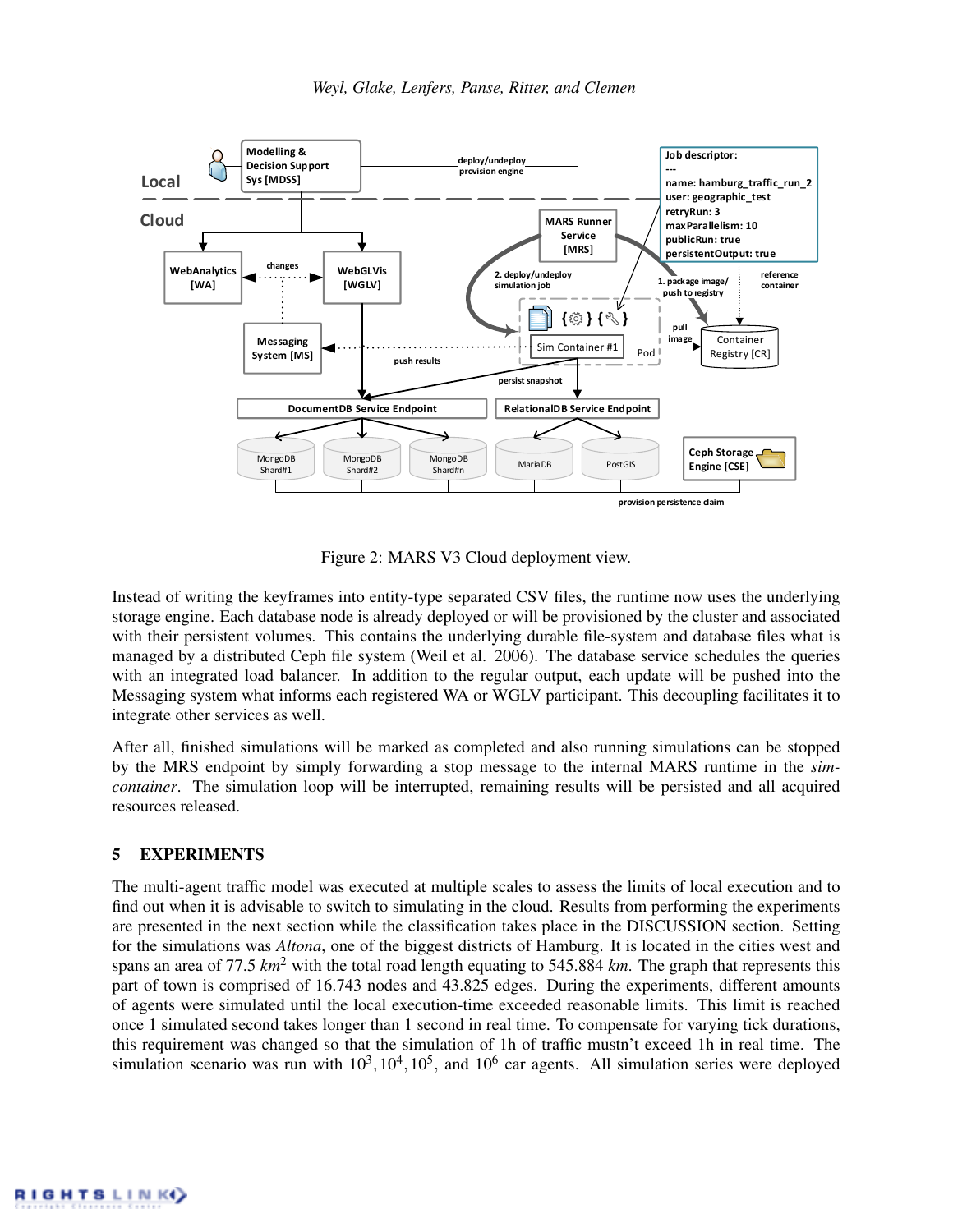locally and in the cloud environment. The results from multiple runs were noted and averaged afterwards. Simulation time was one hour with a  $\Delta T = 1$  sec., i. e. 3600 ticks per run.

The experiments were conducted using two different hardware configurations. The computer used for local execution is a MacBook Pro (late 2016) with a quad core 2,6*GHz* Intel Core i7 processor, 16 Gigabyte of memory and 512*Gb* of SSD storage. At the time of performing the experiments, macOS 10.14.3 Mojave was installed. The simulations carried out in the cloud environment were run on SuperMicro SuperServer 6029TP-HTR TwinPro2 machines and Mac Pro's from the end of 2013. Former are configured with two 10 core Intel Xeon Gold 5115 processors per node, running at 2,4*GHz*, 192*GB* memory and a SSD with 1,6*T B*. The latter have a 3,5*GHz* Intel Xeon 6 core processor, 64*GB* of memory and 200*GB* of disk space available. For all cloud machines Core OS is being used as operating system on top of which a Kubernetes cluster is running, orchestrating the simulation pods and equally distributing them to the machines, described above. All simulations in the cloud are executed inside Docker containers that use the Dotnet 2.1 runtime as base.

## 6 RESULTS

Table [1](#page-7-1) shows the results from the local and cloud simulating runs. All simulations were executed four times and the average running-time was calculated. The first group of experiments with  $10<sup>3</sup>$  agents took, on average, 43.5*s* locally and 37.61*s* in the cloud which gives a ratio of 0.86. Simulating 10<sup>4</sup> agents took 8*m*.54*s* on the laptop and 8*m*.1*s* in the cloud, resulting in a 0.9 ratio. Experiment group number three with 10<sup>5</sup> agents took 1*h*,22*m*,14*s* locally and 1*h*,12*m*,59*s* in the cloud (ratio of 0.89). The last simulations with 1 million car-agents took 12*h*,20*m*,29*s* on the laptop and 10*h*,57*m*,26*s* in the cloud which results in a ratio of 0.88.

Figure [3](#page-8-0) shows the plots of average run-time measurements from tick 0 to 3600, grouped by an interval of 10 ticks. For each time line it shows fluctuations in the local execution, emphasize with measured peaks between tick 1400 and 2500 for  $10^3$  and  $10^4$  agents as well as an initialization overhead only for the  $10^3$ scenario at tick 0. The increasing deviation of the local- to the cloud time shows a benefit of up to 14%. This starts to throttle when it comes to run scenarios with  $10<sup>7</sup>$  agents, where the deflection has the maximum at tick 2240 with an average difference of 1854 *milliseconds*. This benefits shrinks to 1208 *milliseconds* for 10<sup>5</sup> .

<span id="page-7-1"></span>

| Amount of agents | avg local sim duration | avg cloud sim duration | ratio |
|------------------|------------------------|------------------------|-------|
| 1000             | 43.5s                  | 37.61                  | 0.86  |
| 10000            | 533.75s                | 480.89s                | 0.9   |
| 100000           | 4934.42s               | 4379.49s               | 0.88  |
| 1000000          | 44429.82s              | 39446.76s              | 0.88  |

Table 1: Running times for simulations in the cloud and locally with different amounts of agents.

#### <span id="page-7-0"></span>7 DISCUSSION

The difference in running time between local simulation and execution times in the cloud environment is up to 14% for the used traffic model. Throughout the range of simulation with 1000 agents to 1 million agents, the ratio varies between 10% and 14%. For large runs with 1 million agents this saves up to 1*h* and 23*m* of time when compared to the local execution. This was to simulate one hour of traffic.

Technically, the two ways of executing the simulation are not fully comparable. However, by this study we wanted to analyze whether the naive approach of deploying the execution engine onto the Kubernetes cloud would bring any advantages.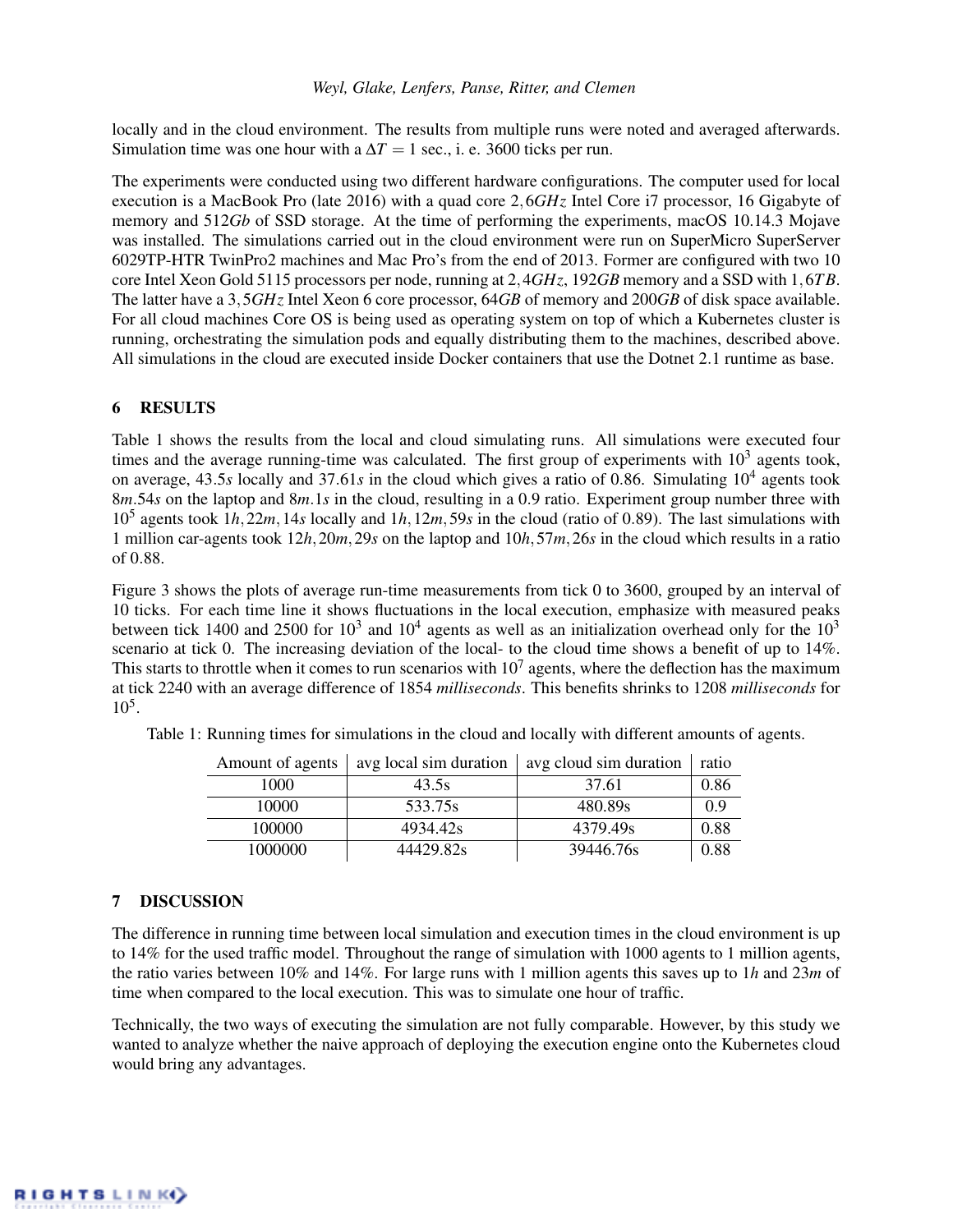

<span id="page-8-0"></span>Figure 3: Comparison of *local* and *cloud* based execution for different agent amounts.

For small-scale settings, the local development process is feasible up to scenarios with 10.000 - 50.000 agents. Once over this threshold, the total simulation duration exceeds the simulated time. For example the simulations with 100.000 agents took 1 hour and 22 minutes on average while simulating one hour of traffic. Predictive scenarios where the simulation has to run fast enough to depict future conditions aren't possible anymore at that scale. Even though the execution times in the cloud were shorter, they only allow to cut down the running time by up to 10 percent.

Simulations of 1 million agents are not advisable on personal computers. Since running times exceed one day, the batch processing in the cloud offers more convenience. Even if the simulation takes multiple weeks, the process can be left running in the cloud where long running times don't interfere. Not using the own personal computer for a week is just not feasible. In context of larger amounts of agents the cloud-based execution also benefits from the underlying data-management. The fluctuations over time indicate that the system is busy with rescheduling of concurrent processes and their management of data-frames. While this overhead is noticeable in run with lower amount of agents, the run-time deviation can be neglected in larger scenarios.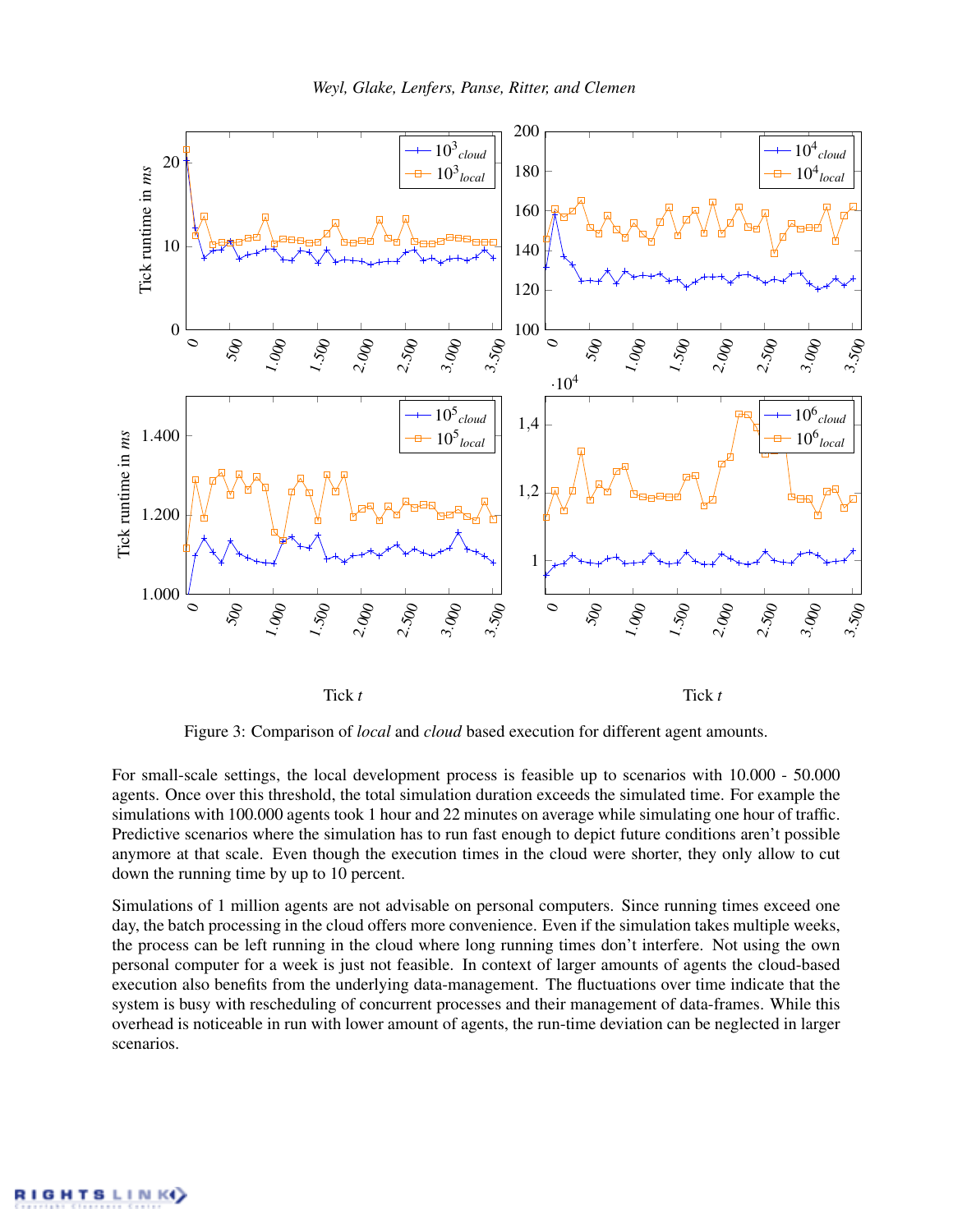## 8 CONCLUSION

MARS V3 is an agent-based modeling and simulation framework that provides planning and decisionsupport capabilities to city planners and political stakeholders on a massive scale. This study compares performance measures of a local execution with a cloud deployment in order to develop recommendations for its usage. Additionally, we presented a comprehensive workflow from model development to the analysis of results.

The performance results indicated that with the presented twofold architecture it is plausible to develop very complex models locally, moving to a cloud-based execution afterwards when it comes to serious scenarios and that require persisting large simulation results for a later analysis.

However, the current architecture uses a single-node execution principle to run the equivalent scenarios and models from the same perspective and just scales the run-time vertically, but also getting benefits from persisting the result into the target databases. In terms of the local, single-node testing environment the boundary of limited amounts of processors still needs to be overcome i.e. by integrating GPU-based processing in manifold ways. This can be done by for specific accelerations of environment *move* and *explore* tasks. In cases of the cloud-based execution the run-time reduction will benefit from a horizontal scalability of the SGE graph, what is still a hard problem in terms of graph-databases.

Future work includes enhancing the model by multi-modal transport features and adaptive human behavior. Furthermore, the simulation results will be validated by field data obtained through public authorities and public transport organizations. Additionally, the presented approach will also be adapted to other cities.

## ACKNOWLEDGMENTS

This study was partly funded by the ahoi.digital initiative, City of Hamburg, Germany (SmartOpenHamburg project).

#### **REFERENCES**

- <span id="page-9-3"></span>Balmer, M., K. Meister, M. Rieser, K. Nagel, and K. W. Axhausen. 2008. "Agent-based simulation of travel demand Structure and computational performance of MATSim-T". In *2nd Conference on Innovations in Travel Modeling*. Portland.
- <span id="page-9-0"></span>Bazzan, A. L., and F. Klügl. 2013. "A review on agent-based technology for traffic and transportation". *Knowledge Engineering Review* (29), pp. 375–43.
- <span id="page-9-4"></span>Bieker-Walz, L., D. Krajzewicz, A. Morra, C. Michelacci, and F. Cartolano. 2015. "Traffic Simulation for All: A Real World Traffic Scenario from the City of Bologna". *Lecture Notes in Control and Information Sciences* vol. 13, pp. 47–60.
- <span id="page-9-1"></span>Dallmeyer, J., A. D. Lattner, and I. J. Timm. 2011. "From GIS to Mixed Traffic Simulation in Urban Scenarios". *Proceedings of the 4th International ICST Conference on Simulation Tools and Techniques*, pp. 134–143.
- <span id="page-9-5"></span>Fernandes, R., F. Vieira, and M. Ferreira. 2013. "Parallel Microscopic Simulation of Metropolitan-scale Traffic". In *Proceedings of the 46th Annual Simulation Symposium*, ANSS 13, pp. 10:1–10:8. San Diego, CA, USA, Society for Computer Simulation International.
- <span id="page-9-2"></span>Foytik, P., C. Jordan, and R. M. Robinson. 2017. "Exploring Simulation Based Dynamic Traffic Assignment With A Large-Scale Microscopic Traffic Simulation Model". In *ANSS '17 Proceedings of the 50th Annual Simulation Symposium*. Virginia Beach, USA.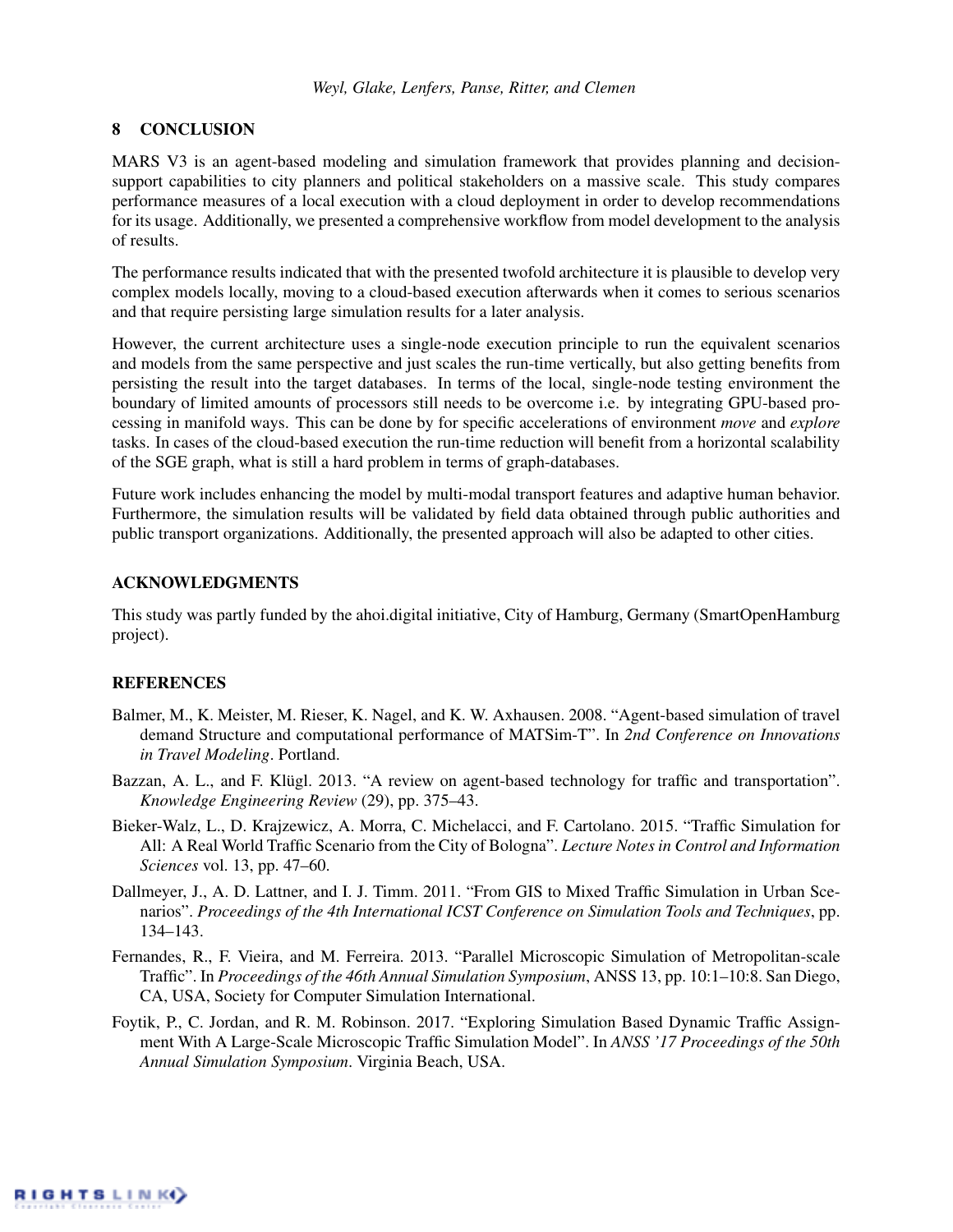- <span id="page-10-14"></span>Glake, D., J. Weyl, C. Dohmen, C. Hüning, and T. Clemen. 2017. "Modeling through model transformation with MARS 2.0". In *Proceedings of the Agent-Directed Simulation Symposium*, pp. 2. Society for Computer Simulation International.
- <span id="page-10-0"></span>Grignard, A., L. Alonso, P. Taillandier, B. Gaudou, T. Nguyen-Huu, W. Gruel, and K. Larson. 2018. "The Impact of New Mobility Modes on a City: A Generic Approach Using ABM.". In *Unifying Themes in Complex Systems IX. ICCS 2018. Springer Proceedings in Complexity.*, edited by A. Morales, C. Gershenson, D. Braha, A. Minai, and B.-Y. Y., Springer, Cham.
- <span id="page-10-5"></span>Hannay, J. E., and T. van den Berg. 2017. "The NATO MSG-136 reference architecture for M&S as a service". *M&S Technologies and Standards for Enabling Alliance Interoperability and Pervasive M&S Applications (STO-MPMSG-149), Lisbon*, pp. 20–21.
- <span id="page-10-10"></span>Hüning, C., M. Adebahr, T. Thiel-Clemen, J. Dalski, U. A. Lenfers, L. Grundmann, J. Dybulla, and G. A. Kiker. 2016. "Modeling & Simulation as a Service with the Massive Multi-Agent System MARS". ADS '16, pp. 8. San Diego, CA, USA, Proceedings of the 2016 Spring Simulation Multiconference.
- <span id="page-10-4"></span>Kesting, A., M. Treiber, and D. Helbing. 2008. "Agents for Traffic Simulation". *Multi-Agent Systems: Simulation and Applications*, pp. 325–356.
- <span id="page-10-9"></span>Krajzewicz, D., J. Erdmann, M. Behrisch, and Bieker Laura. 2012. "Recent Development and Applications of SUMO - Simulation of Urban MObility". *International Journal On Advances in Systems and Measurements*.
- <span id="page-10-11"></span>Parker, J., and J. M. Epstein. 2011. "A Distributed Platform for Global-Scale Agent-Based Models of Disease Transmission". *ACM Trans. Model. Comput. Simul.* vol. 22 (1), pp. 2:1–2:25.
- <span id="page-10-7"></span>Pawlaszczyk, D., and S. Strassburger. 2009. "Scalability in Distributed Simulations of Agent-Based Models". In *Proceedings of the 2009 Winter Simulation Conference*, edited by M. Rossetti, R. Hill, A. D. Johansson, and R. Ingalls.
- <span id="page-10-13"></span>Rodriguez, S., N. Gaud, and S. Galland. 2014. "SARL: a general-purpose agent-oriented programming language". In *2014 IEEE/WIC/ACM International Joint Conferences on Web Intelligence (WI) and Intelligent Agent Technologies (IAT)*, Volume 3, pp. 103–110. IEEE.
- <span id="page-10-2"></span>Schadschneider, A. 2004. "Physik des Straßenverkehrs". *Institute for Theoretical Physics University of Cologne*.
- <span id="page-10-6"></span>Siegfried, R., A. Diehl, S. Y. Diallo, M. Bertschik, G. Herrmann, and M. Rother. 2014. "Outline of a Service-Based Reference Architecture for Effective and Efficient Use of Modelling and Simulation". *NATO Modelling & Simulation Group (NMSG) Multi-Workshop, Paper 18, Washington D.C., USA*.
- <span id="page-10-15"></span>Sonntag, M., and D. Karastoyanova. 2010. "Next generation interactive scientific experimenting based on the workflow technology". In *Proceedings of the 21st IASTED International Conference on Modelling and Simulation (MS 2010)*.
- <span id="page-10-8"></span>Strano, E., M. Viana, L. da Fontoura Costa, A. Cardillo, S. Porta, and V. Latora. 2013. "Urban street networks, a comparative analysis of ten European cities". *Environment and Planning B: Planning and Design* vol. 40 (6), pp. 1071–1086.
- <span id="page-10-3"></span>Tchappi Haman, I., V. C. Kamla, S. Galland, and J. C. Kamgang. 2017. "Towards an Multilevel Agent-based Model for Traffic Simulation". *Procedia Computer Science* vol. 109, pp. 887–892.
- <span id="page-10-12"></span>Treiber, M., A. Hennecke, and D. Helbing. 2000. "Congested Traffic States in Empirical Observations and Microscopic Simulations". *Physical Review E 62*.
- <span id="page-10-1"></span>Waldrop, M. M. 2018. "Free agents". *Science* vol. 360 (6385), pp. 144–147.